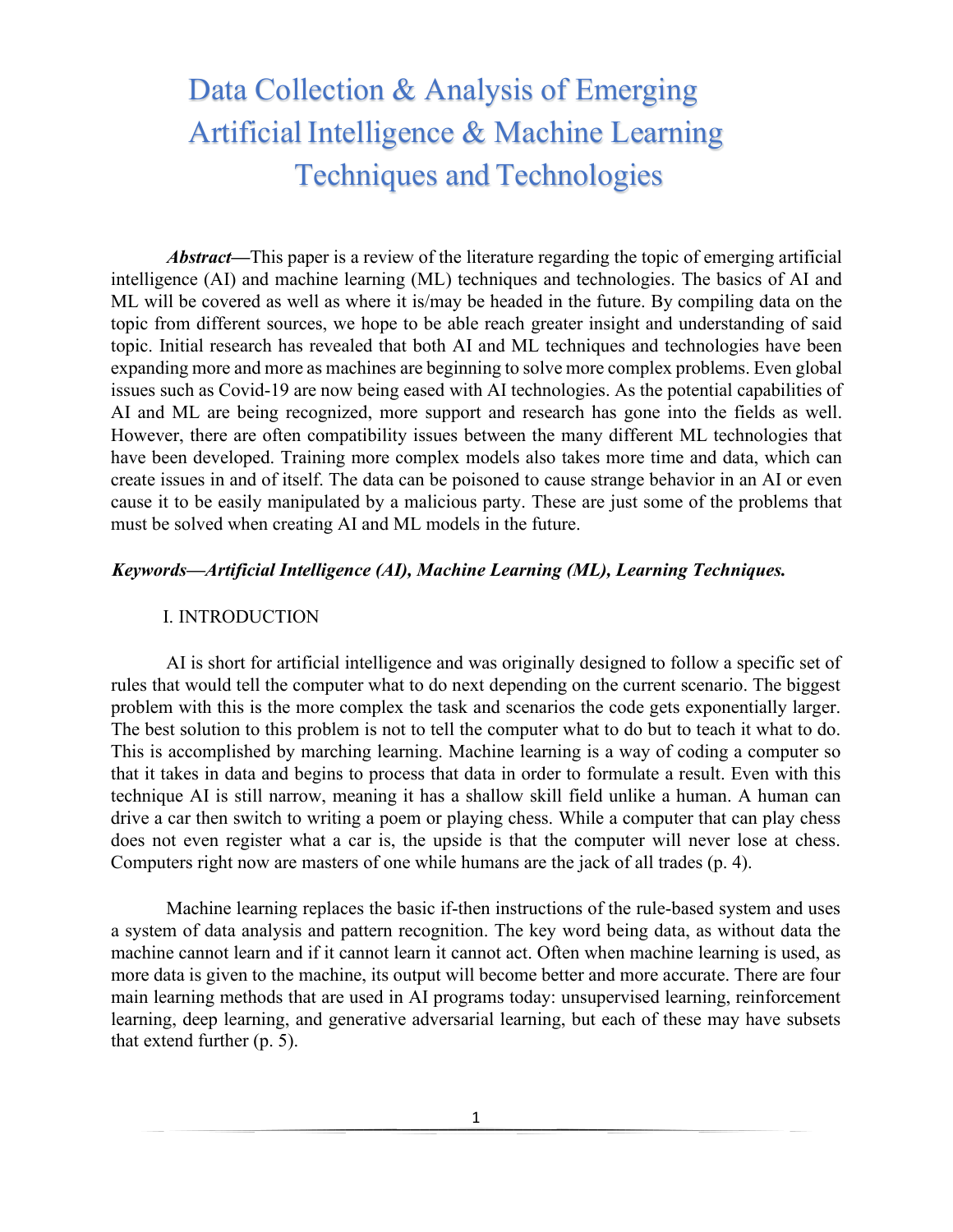# *Machine Learning vs Artificial Intelligence*

While many people and even corporations use the terms "machine learning" and "artificial intelligence" interchangeably, they actually have separate meanings. A machine learning algorithm generally focuses on solving a single, specific problem through pattern recognition. Once an algorithm has been trained to solve the problem, it cannot solve a different problem without being completely retrained first.

Artificial intelligence is more of a broad term that machine learning is only a subset of. Technically, artificial intelligence should be more generalist in its problem solving capabilities, similar to the human brain. As the name suggests, artificial intelligence should be, or at least appear to be, intelligent. This means that an AI would be able to utilize abstract thinking and new strategies to solve numerous different problems. Currently, AI is considered "weak" or "narrow" as it can only imitate intelligence. Even if an AI is taking different inputs and returning correct outputs, it does not mean that it has an understanding of what it is doing; it just does.



**Figure 1**  *The relationship between AI, ML, and DL (Shimizu et al., 2020)* 

A popular case for describing weak AI is the Chinese room argument, which states that just because something appears intelligent does not mean it actually has a true understanding or consciousness. For a modern example, a language translation algorithm may be able to translate sentences with decent accuracy, but it has no understanding of the meaning behind the words it translates. In the future, "strong" AI could potentially be made self-aware and be intellectually on par with humans. However, this level of AI is still quite far off if it is even possible at all.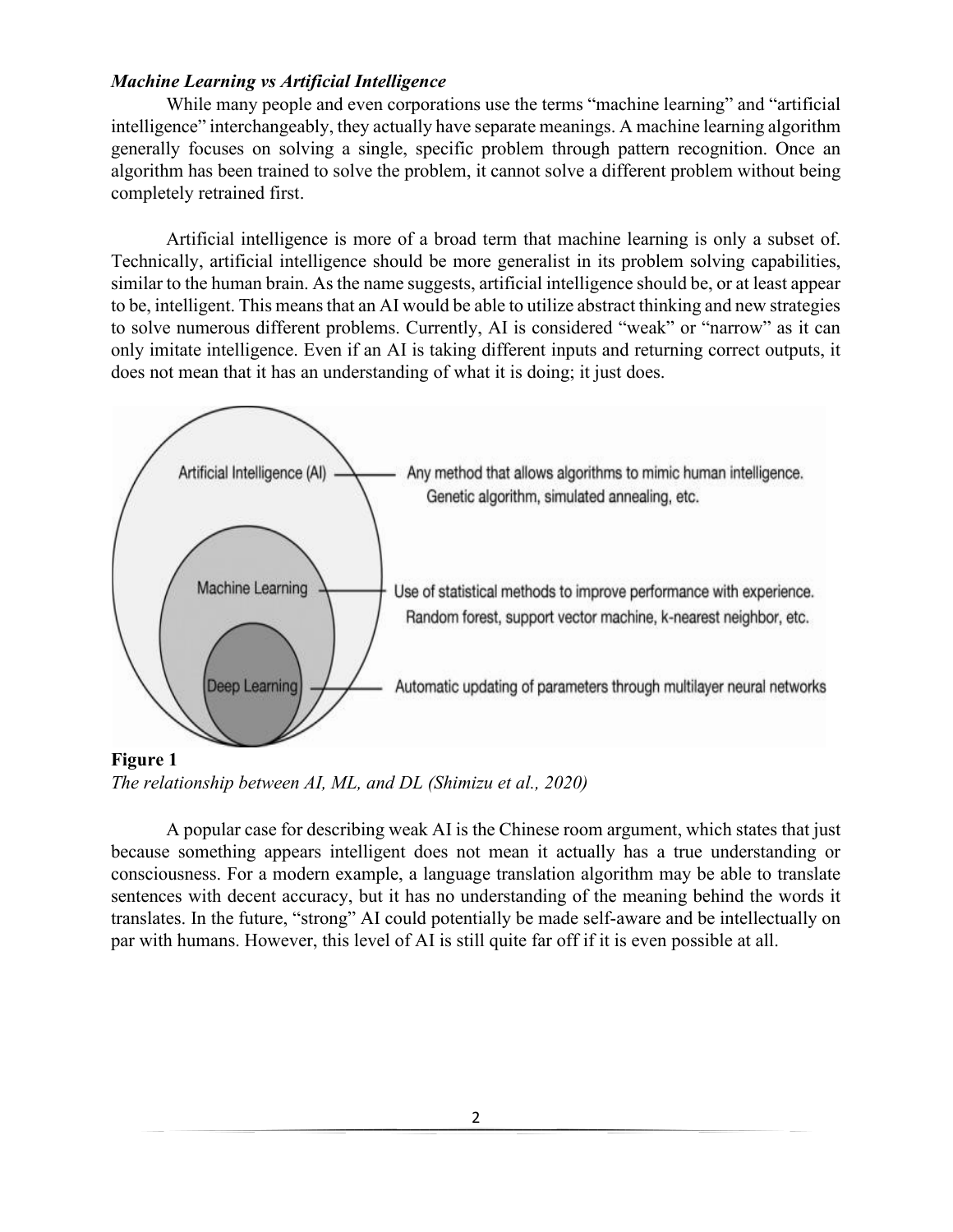

**Figure 2**  *The Chinese room argument (Wikicomms, as cited in Karbhari, 2019)*

# **II. LITERATURE REVIEW**

## *Unsupervised Learning*

Unsupervised learning takes data that is unlabeled and uncategorized, and the algorithm finds similarities in them and sorts the data into groups. For example photos of dogs and houses and cars could be showed to a computer and it would begin to recognize differences in the photos and start to place each one on the correct category even without know what the photo is of, just like a human could be shown picture without know what it was of and place the photos in categories. The more data given to algorithms greatly increases the accuracy of the categories. This type of learning can help find anomalies in irregular data groups, such as credit card purchases. A person might purchase goods without thinking of a pattern. However, patterns do form and a computer can notify when outliers occur, such as multiple large purchases close together or a purchase from a location that is not near the others (p. 5).

# *Reinforcement Learning*

Reinforcement learning takes information learned from the environment to train the machine. Just as a human learns from either pain or pleasure the computer does the same. As the computer attempts actions it takes outcomes as either bad or good and will make minor adjustments to slowly perfect the action. As more data is received the better and better the outcome gets. When a computer is set to play a game such as brick breaker it is told that points are good and losing lives are bad. Over time the computer learns more and more techniques that increase the score and decrease the lives lost. This learning technique is useful for finding new and different strategies for scenarios like games that have a set environment and easily definable goals (p. 5).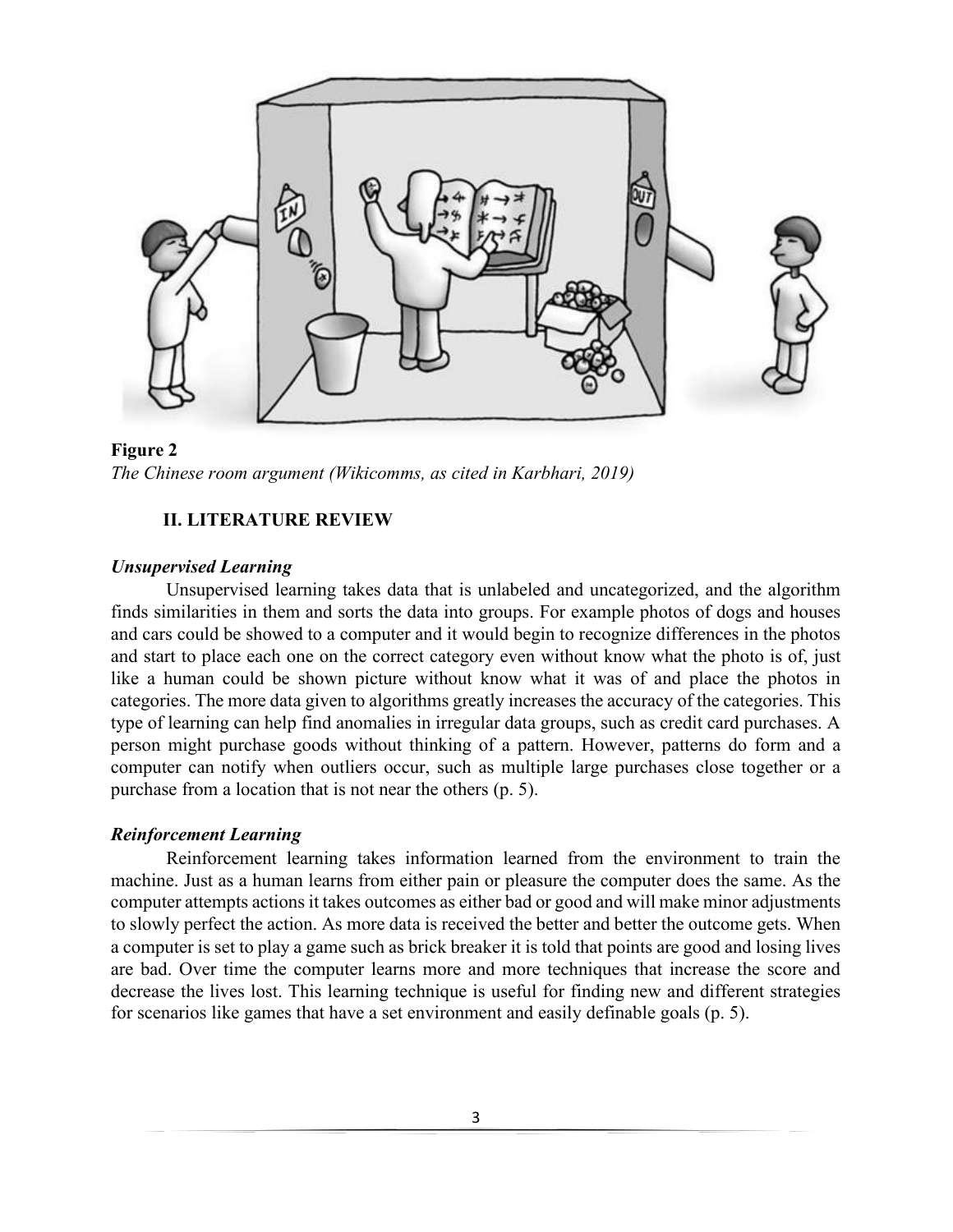# *Deep Learning*

Deep learning (DL) uses neural networks, which are inspired by biological neurons, to interpret data and to learn. The network takes in data and passes it through each neuron and eventually gets to an output layer. Some neural networks can contain hundreds of thousands of neurons and tons of layers to them. The algorithm learns by tracking the links between each neuron and changing the weight for different outcomes. Neural networks can use different learning methods of machine learning such as unsupervised if the data is unlabeled or reinforcement if the data is received from an environment. For image recognition each pixel of an image is passed through the neural network. This learning is used not only in image recognition but also in the medical field to predict outcomes (pp. 5-6).

# *Generative Adversarial Learning*

Generative adversarial learning puts two computers using neural networks against one another in different scenarios. One example of this is Synthetic data recognition, where AI attempts to duplicate given data while another tries to recognize the synthetic data. This can be used with photos to make extremely realistic fake photos and has resulted in the notorious "deepfake" photos (p. 6).

# *New Advances in AI*

A common and easy to showcase example of new AI advancements are games from action to strategy to trivial. Starting with the simplest of games such as tic tac toe in 1952 to GO in 2016 AI continues to develop. IBM created a supercomputer to beat a human at Jeopardy. Its name was Watson (Figure 3). Jeopardy unlike tic tac toe or even chess presents the computer with a vast amount of problems ranging from anecdotal to slightly less concrete such as word play and puns. Watson uses extremely advanced algorithms to interpret human language and gauge possible answers in the smallest amount of time possible. Games will always be used to show off advancements in AI technology and is currently being developed for a team-based game Dota 2 (pp. 7-9).



**Figure** 3 *IBM's Watson supercomputer competing in Jeopardy (IBM, 2015)*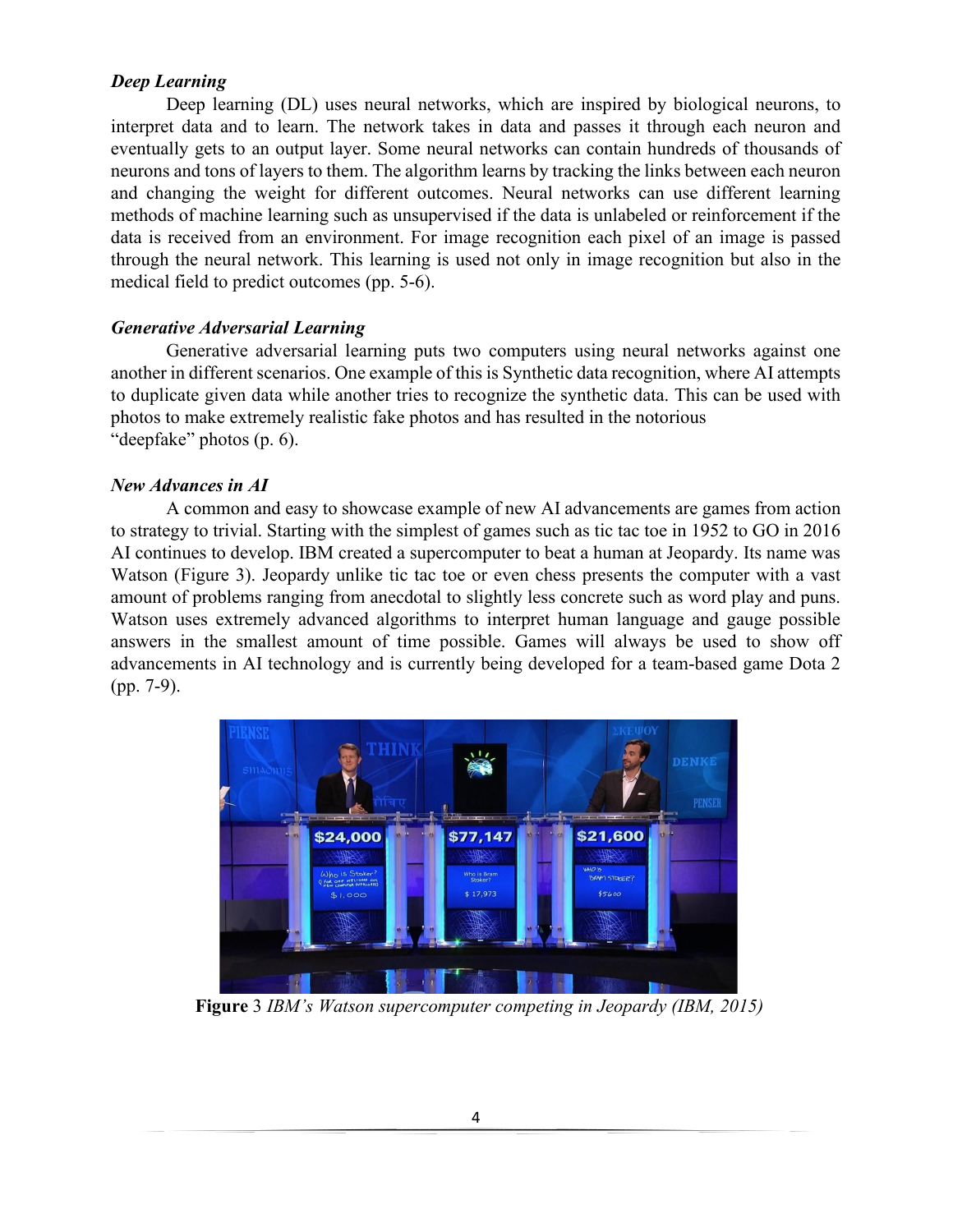#### *AI Battling Outbreaks*

Covid-19 has spread throughout most of the world. This disease is one that humans do not fully understand and every day that passes more people suffer from it. As with most viruses, people are trying to learn about it, contain the spread, and find a cure. This has been done many times in medical history but Covid-19 is one of the first major virus outbreaks that have AI helping lead the relief effort.

AI is being put forward to try and understand the virus and diagnose infected people, track and estimate outbreaks, and develop a cure. Covid-19 is a new kind of virus and is being fought with a new kind of medicine. Not only is AI being used during the outbreak in medical fields but it is also assisting with day to day lives. It is used in the food services to help with noncontact sterile deliveries and is helping online to help with at home diagnosis. The spread of Covid-19 has ushered in a new age of AI in medical technologies and in the daily lives of people around the world.

## *Intelligently Collecting and Analyzing Data in Practice*

Opportunities to apply artificial intelligence to data collection and analysis have been present for a while, as the sheer volume of heterogeneous and unformatted collected data continues to grow. In 2019, such an opportunity arose when Enrico Ferrera et al. applied artificial intelligence to the collection of data in urban areas using the Internet of Things (IoT). Previous studies about such data have been conducted in the past, but mostly focused on objective data, such as GPS information, smartphone sensors, and IoT data. Indeed, while collecting subjective data was their goal, they understood the issues with subjective data-- collecting it can be more difficult to automate, requires a large sample size to be significant, and "is inherently unreliable and suffers from human bias" (Ferrera et al., 2019, p. 3).

To compromise, Ferrera's team turned to artificial intelligence. They gathered subjective data by building different chatbots that could interact with the sample group and ask questions about their quality of life and well-being. The AI would dynamically decide when next to ask questions based on a variety of factors, including location differences sourced via GPS, intensity and type of activity, and elapsed time since the last question. When it decides it should, the chatbot pulls from a list of questions and asks them to the end user, where the human answers as if it were a human conversation. The AI sends these responses in the form of a JSON file to a central server, where the data is sanitized, intelligently pruned if it is incoherent or partially missing, and the collected subjective data is fused with the objective data gathered about the end user. This fusing is important, as they explain that an important issue in urban science is that "in many cases an answer depends critically on a specific moment and location" (Ferrera et al., 2019, p. 9).

While they did determine that using an intelligent interface reached statistical significance 41% faster than a static one, they acknowledged that even with terabytes of data, extracting any insight proved difficult. Still, however, the report demonstrates the effectiveness of using artificial intelligence, both in the collection and the analysis of subjective data and as of publication the team hoped to expand their studies beyond the pilot test case they investigated.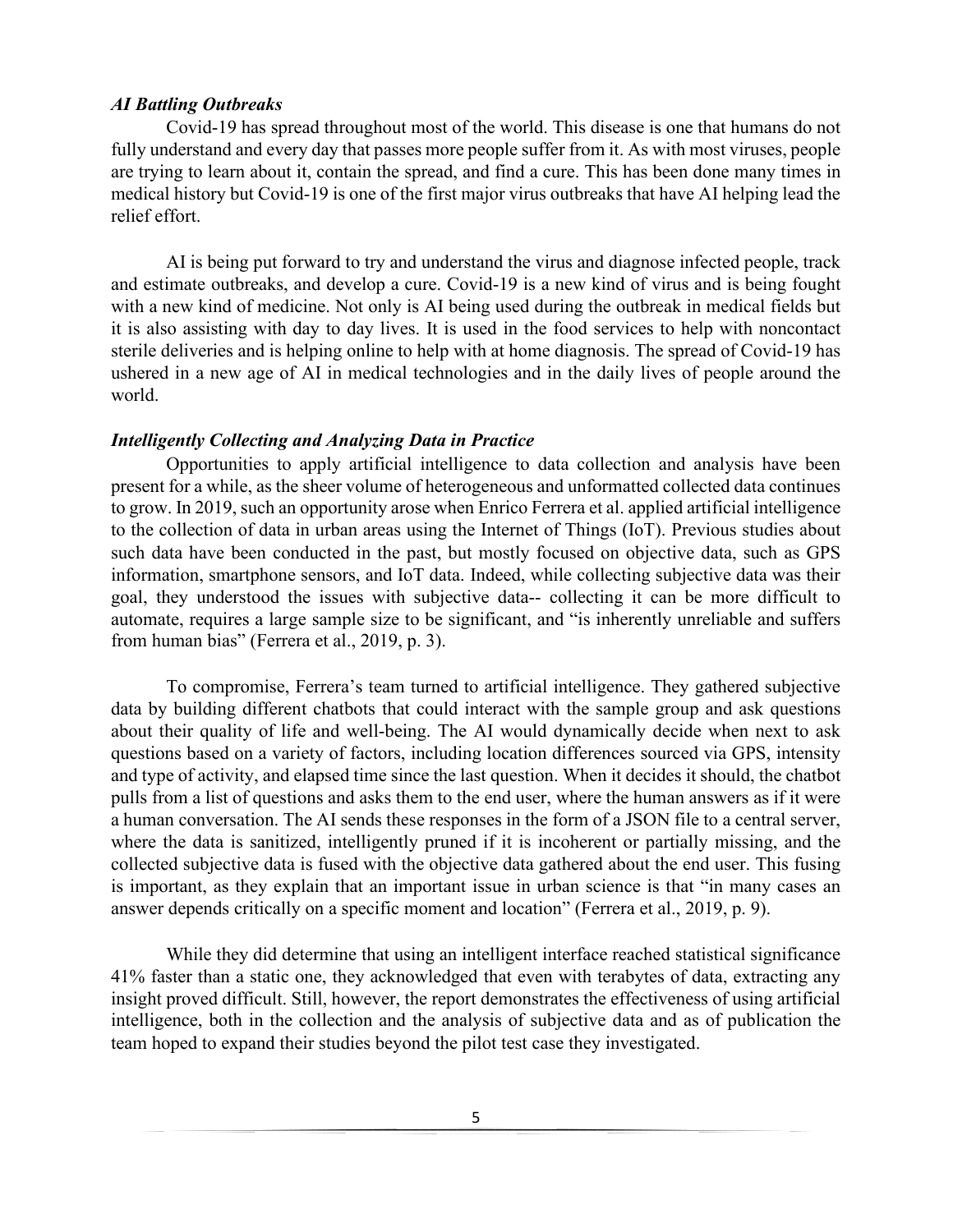### *Machine Learning in Centralized Systems*

It is clear that artificial intelligence and machine learning have only become more advanced and ubiquitous over the past few years. However, as the complexity of a problem increases, the amount of data required to train a machine learning model to solve it increases as well. According to Verbraeken et al. (2020), the amount of input data for training large models such as neural networks grows exponentially with each added parameter. This input data can easily be multiple terabytes large. While a centralized system could be used, it can prove to be very expensive and unviable if the training set is too large (pp. 1-4).

#### *Machine Learning in Distributed Systems*

In order to get around the potential high cost and long runtime to train larger models with so much data, Verbraeken et al. (2020) state that distributed systems can be used instead. Not only are distributed systems generally less expensive in terms of both initial investment and maintenance, they are also more resilient to failures; whenever a single processor fails, the system could still operate after it initiates a partial recovery.

Due to the data-intensive nature of training machine learning models, the ingestion of training data can often be a serious performance bottleneck. In a distributed system, since every node has its own dedicated input/output subsystem, this impact on performance is reduced when compared to a centralized system. The main issue with using a distributed system is that not all machine learning algorithms will work well in a distributed computing model (p. 3).



**Figure 4**  *Visualization of a centralized and distributed system respectively (Kalashikar, 2017)*

## *Distributed Machine Learning Frameworks and Libraries*

Fortunately, processing large amounts of data on distributed systems has been studied for a long time independently from machine learning. As such, there are already some generalpurpose platforms that allow for practical implementations of distributed machine learning. Verbraeken et al. (2020) note that there are frameworks such as Apache Spark which even provide optimized libraries including MLlib for machine learning. There are also machine learning libraries originally designed to run on a centralized system that now receive support for execution in a distributed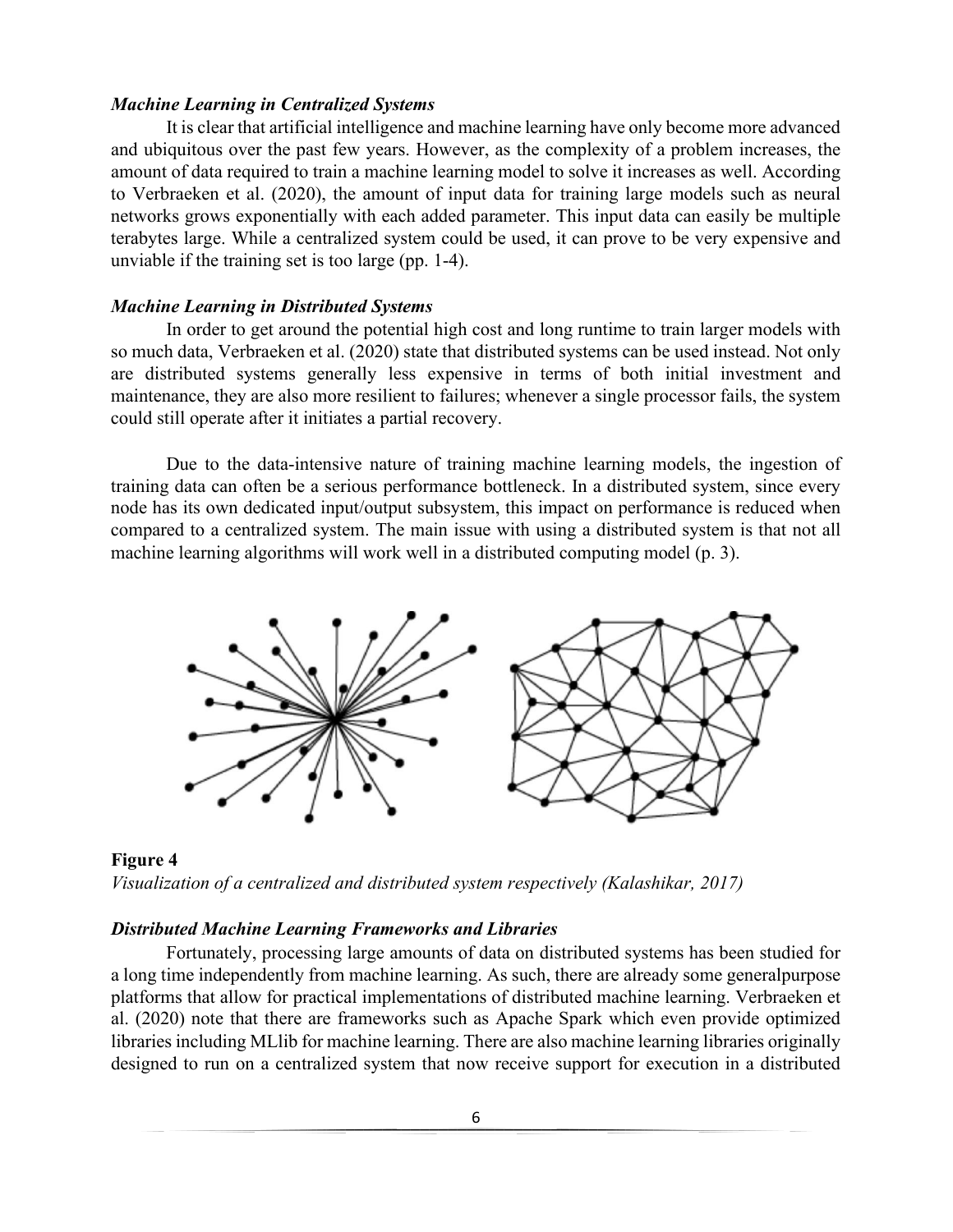system. For example, the Keras library now has backends that allow it to run on Microsoft's Cognitive Toolkit and Google's TensorFlow (p. 16).

# *Challenges of Distributed Machine Learning*

According to Verbraeken et al. (2020), with more complex problems, distributed machine learning is starting to become the norm while centralized machine learning is becoming the exception. However, there are still multiple challenges that must be tackled to ensure long-term success for distributed machine learning (p. 24).

Performance is an issue with adding additional resources to a distributed system. In order to improve the time, it takes to train a model, the number of machines in a distributed system often must be increased quadratically or worse. This inefficiency usually is not considered important if the time reduction saves more money than the increased cost of extra machines and energy, which is entirely possible. However, increasing performance in this area would allow for much more efficient distributed machine learning models as scale increases (Verbraeken et al., 2020, p. 24).

Fault tolerance is another challenge with synchronous approaches according to Verbraeken et al. (2020). Although this type of approach seems to scale much better than others, its lack of fault tolerance means that a single machine failing will block the entire training process of the distributed machine learning model. Asynchronous approaches don't have this potential issue, but do not scale as well. If the scale of distributed machine learning is to increase in the future, there will need to be an efficient implementation of fault tolerance (p. 25).

As machine learning has become more widespread, many different frameworks and libraries for creating and training models have been established. While this may appear to be a positive situation, it is often the case that once a model is trained it is stuck to whichever framework was used to train it. This is because each framework uses its own custom format for storing results. In addition to this, there is also portability between hardware platforms to consider. The first step to portability is the rise of framework-independent specifications that can be used to define machine learning models. The Open Neural Network Exchange (ONNX) format defines standard operators, data types and more. It currently supports numerous frameworks and converters for those not supported (Verbraeken et al., 2020, p. 26).

## *Machine Learning in the Cloud*

Just as there are many frameworks and libraries for machine learning, several cloud operators have added machine learning services to their cloud offerings. Most providers offer multiple services, ranging from virtual machine instances with pre-packaged machine learning software to machine learning as a service in their clouds. Many of the offered technologies are standard distributed machine learning systems and libraries like those mentioned earlier. Microsoft, Google, Amazon, and IBM all offer their own brand of cloud machine learning technology. Cloud based machine learning services help reduce the burden of entry for those designing applications that make use of machine learning (Verbraeken et al., 2020, p. 24).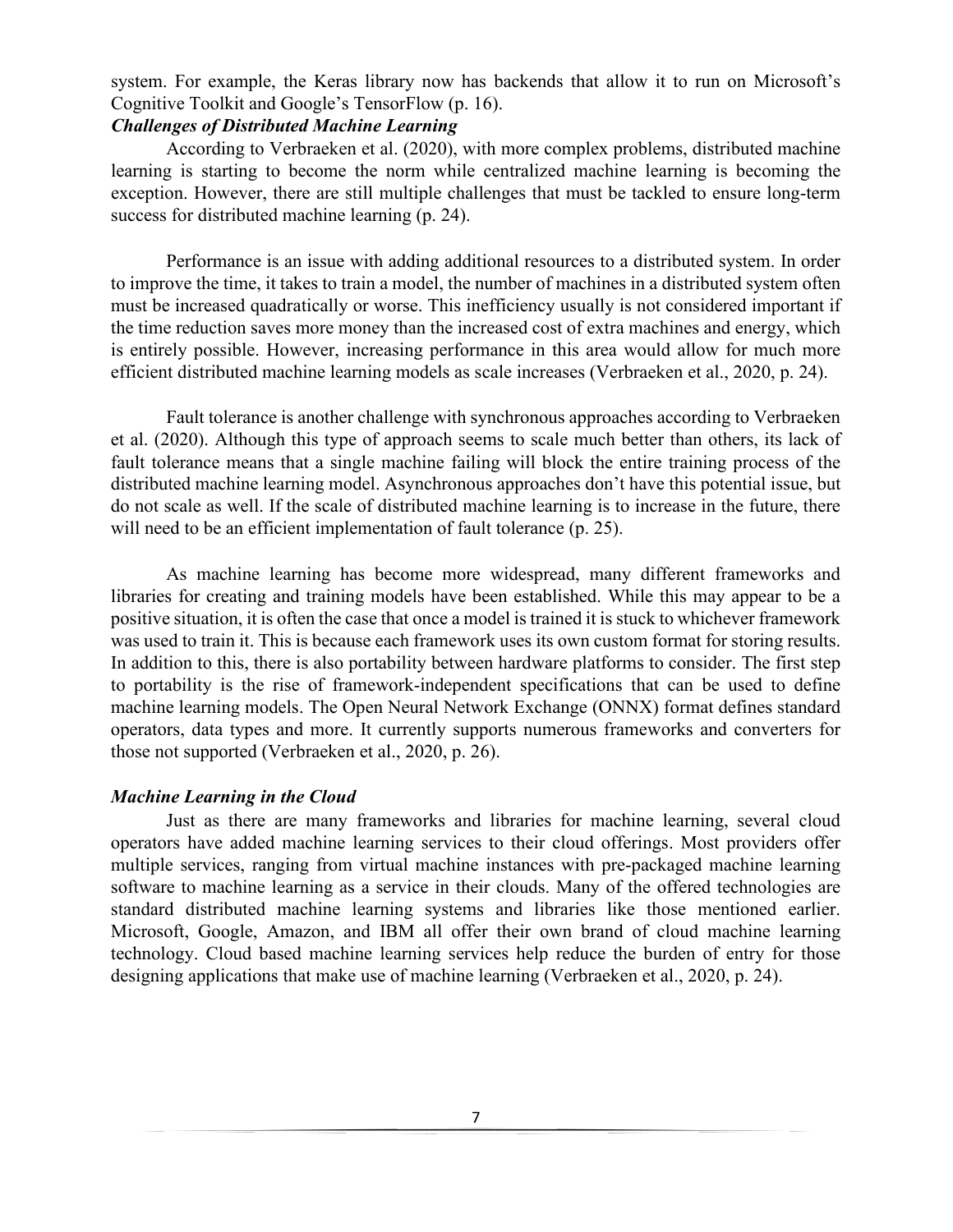

# **Figure 5**

*Cloud service providers (SM, 2020)*

# *Machine Learning with Small Data*

Every machine learning algorithm is based on data. It is the blood in the veins of machine learning. The more data the more accurate the outcome of the program is, but not every program being designed can necessarily have a large data pool to draw from. Such as one of Microsoft's current projects which is a smartphone app that will assist blind people in finding their personal items through the camera. This application will take a small set of videos taken of the object and use that to train an AI to recognize that object out of many possible objects. This learning technique must use only a small amount of data so that it is not impossible for the user to set up. This type of learning is called low-shot learning.

A possible way to solve a problem requiring small data input is to train the AI with large amounts of small data sets. Each data set given the program not only tracks information about the data but how it learned each time. For example, in an animal recognition program the AI might be given six pictures with three different types of animals and be asked to sort them into groups. Each set of pictures it tracks what it used to tell the difference. With tigers, lions and bears the AI might group them by color and with elephants, rhinos, and hippos color will not be enough so it looks for a new identifier such as size but it keeps learning not only the identifiers but how it chose the identifiers. This teaches the AI how to learn better and more accurately.

For some fields where classifying or identifying trends in input images is key to identifying potential dangers, a low data sample can be severely debilitating. In medical imaging, for instance, the number of images readily available for neural network training does not surpass one million, which is magnitudes smaller than the collection of all images (Shimizu et al., 2020 p. 4).

To remedy this issue and still produce decent applications, researchers devised a method called data augmentation, where training images are randomly cropped, tilted, mirrored, or inverted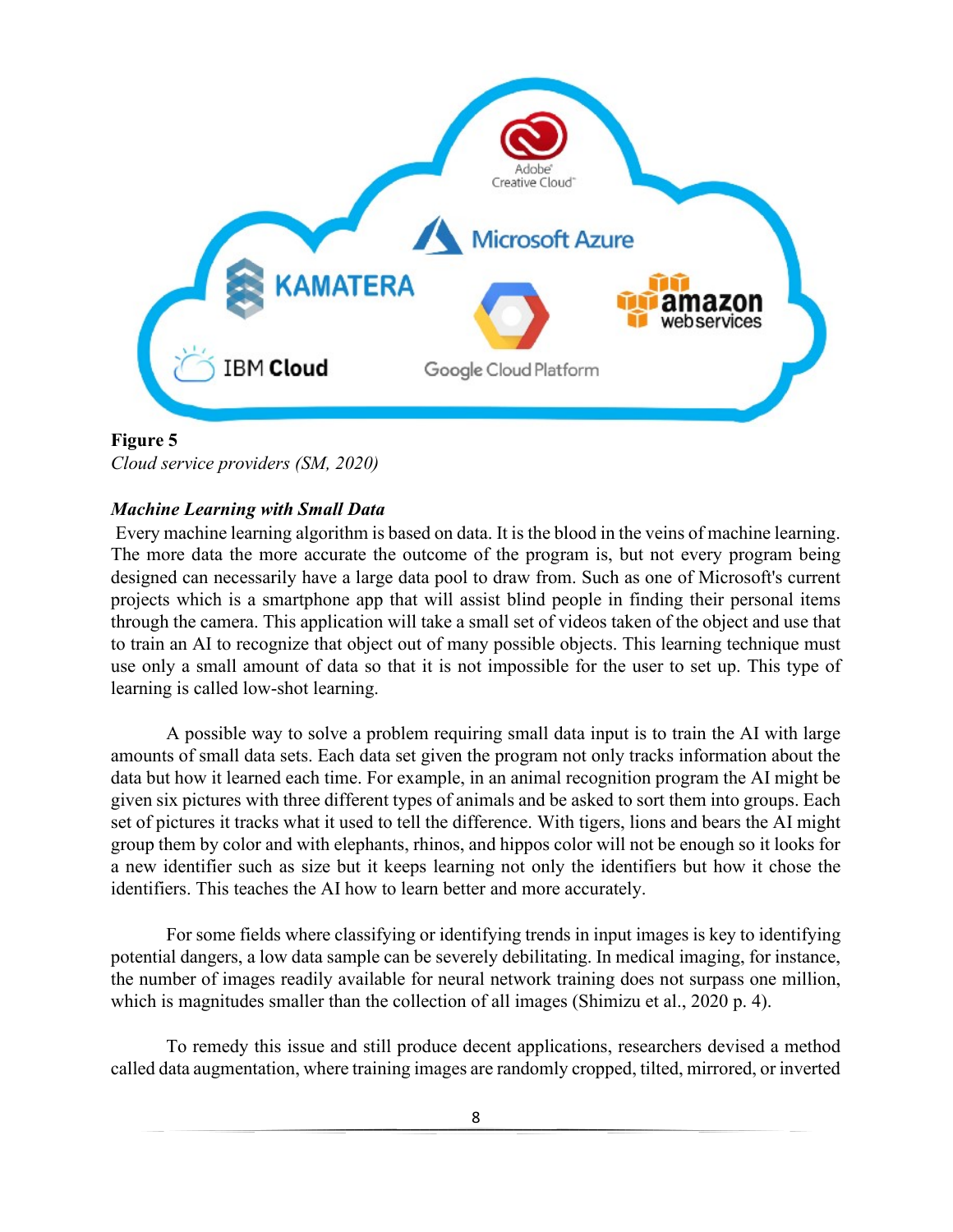to produce additional images. In addition, an application can possibly be used to solve a similar, yet different task-- for instance, if an AI's goal is to identify pictures of cars, it can also try identifying pictures of trucks, motorcycles, or ambulances. This is called knowledge transfer or transfer learning, and this in conjunction with data augmentation can assist in increasing the size of the data pool a training algorithm can draw from to produce more intelligent applications.



## **Figure 6**



# *Data Poisoning in Machine learning*

When machine learning is used to help develop and enhance AI, it is usually presented with a large data sample that it can comb through and find its own results. This leads to enhanced solutions and detection skills that would not be possible by other means. This does, however, leave a vulnerability in the system. For example if a computer is looking through images learning what they are and calculating what the cluster of pixels means it looks for patterns, but if a lot of picture apples had a small black and yellow box in the right corner, the computer might begin to associate that with apples, and when faced with a picture of a dog that had the square in the bottom right this could lead the computer to mark that dog picture as an apple (Figure 7). These images do not have to be easily visible to humans; it can be a cluster of pixels.

This may not seem problematic but, what if this occurred in a high risk field of AI? It did in a study using AI imaging to detect skin cancers. In the training photos, the photos shown to the AI to teach what it is looking for, when the AI was shown a picture of melanoma it was marked with a ruler. This caused the AI to falsely mark any picture that contained ruler marks on the skin as melanoma. This type of fault in machine learning is referred to as data poisoning.

This fault could allow unintended ways to control AI through manipulating the training data. This could impact AI's that control cars by allowing manipulation of pictures of stop signs to be read as yield or speed limit signs causing possible car accidents or injuries. Data poisoning can come from the training data given to the AI purposely put there by people looking for a way to mess with a system or a backway in or a pre-poisoned AI model can be distributed online and be used by unsuspecting victims. AI models are pre-built AI programs that can be used to skip the lengthy and challenging process of implementing AI into code, but can come with their own problems such as data poisoning.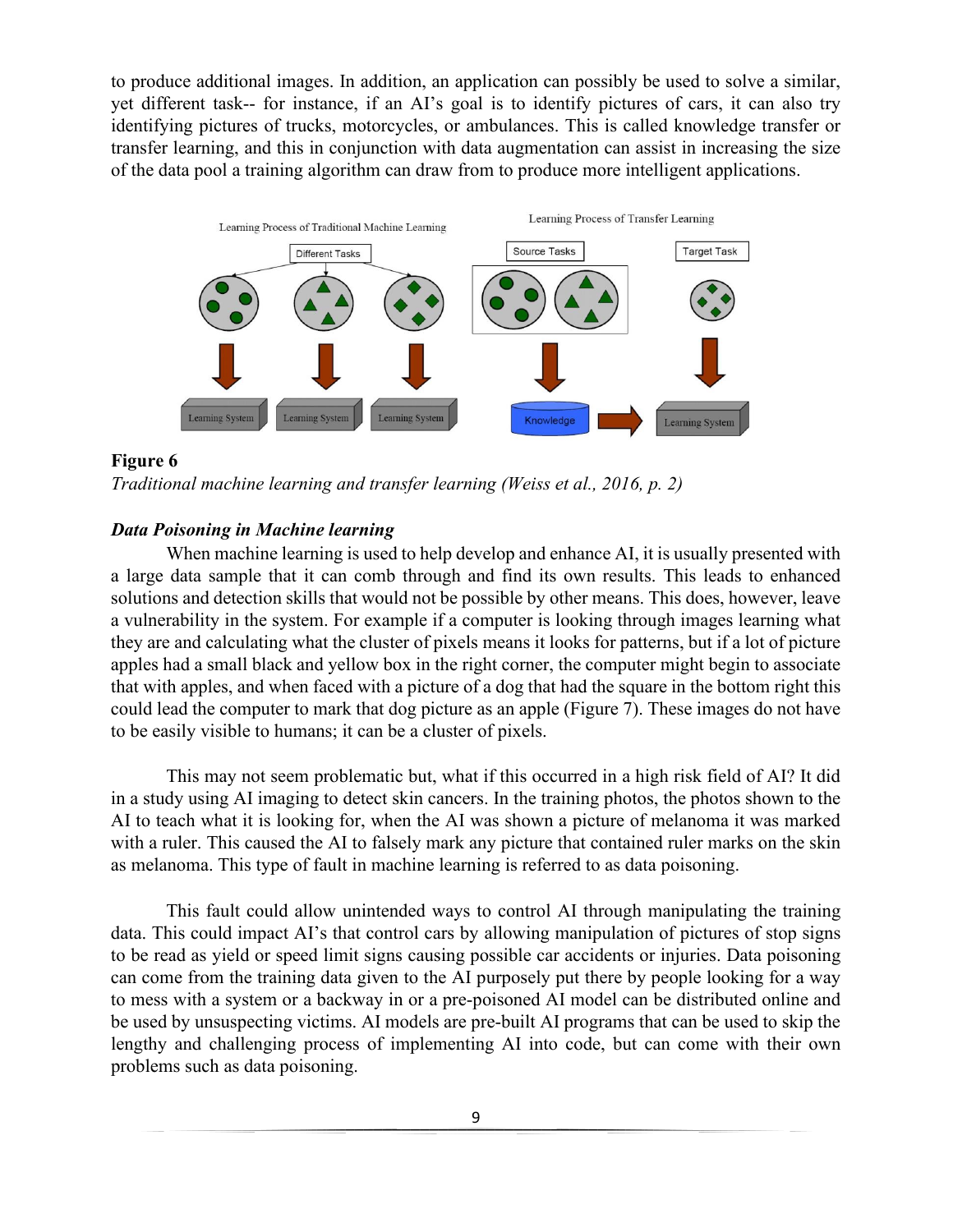

**Figure 7**  *Data poisoning (Depew, 2020)* 

#### III. CONCISE SUMMARY

When it comes to machine learning, there are four main learning methods used today: unsupervised learning, reinforcement learning, deep learning, and generative adversarial learning. Unsupervised learning uses unlabeled and uncategorized data that an algorithm finds similarities in and sorts the data into groups. Reinforcement learning tells a computer which outcomes are good and which are bad. Over time, the computer learns how to increase the good outcomes and decrease the bad ones. Deep learning makes use of neural networks, which are similar to biological neurons. Generative adversarial learning pits two neural networks against one another in different scenarios, like attack and defense.

While AI and machine learning are related, they are not the same. Machine learning is a branch of AI that is used to teach a machine how to solve a narrow problem. In this sense, even an advanced machine learning algorithm can be considered a weak AI as it does not have near the broad capabilities of the human brain, let alone self-awareness. A weak AI is only good at doing a specific task, like playing chess or identifying objects in an image, and is completely useless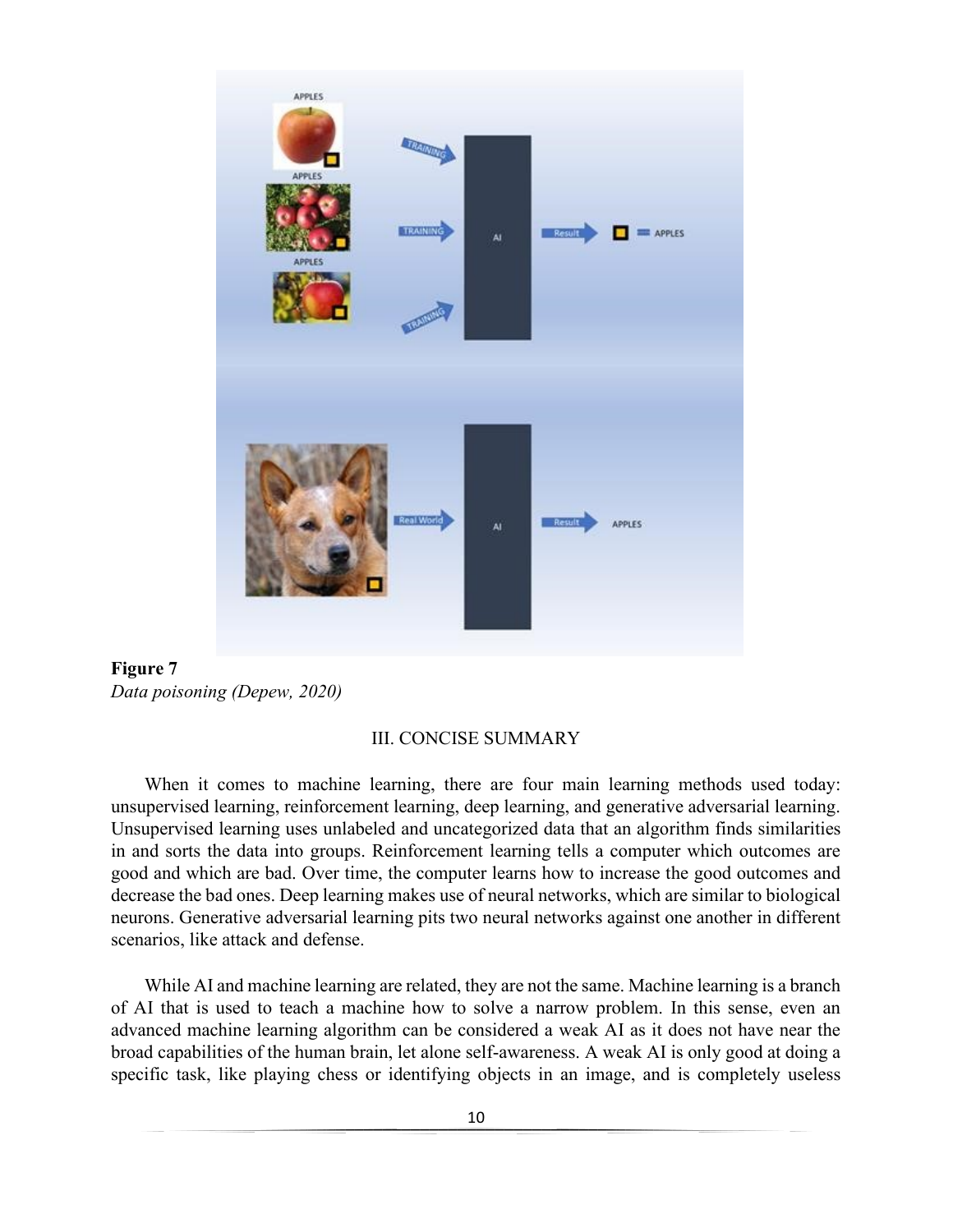outside of its designated task. As AI technology advances, strong AI could begin to develop that rivals the human brain. However, many question whether or not AI will ever have the capacity for self-awareness and free thought as humans experience it.

AI has been showcased competing in gameshows to assisting during the Covid-19 pandemic. As the technology continues to prove itself, more and more effort is put into improving its development in a positive feedback loop. More frameworks and libraries for machine learning are developed while existing ones are improved. Developers can even make use of cloud computing services provided by some of the biggest tech companies around, reducing the burden of entry for those that wish to make use of machine learning technology.

Despite all its benefits, AI and ML technology is not without its flaws. Since most machine learning algorithms require the processing massive amounts of data, it can take a long time to first acquire and categorize the data and more time still for the machine learning algorithm to train with it. If data scientists are not careful, data can also be poisoned intentionally or unintentionally and result in unexpected behaviors from an AI. Fortunately, there exist solutions to these issues. To ease the burden of collecting data and training algorithms, we have premade frameworks and libraries, as well as ONNX to define standards for them. To better process large amounts of data, distributed computing systems can be used over traditional centralized systems. There are also some techniques being honed for teaching AIs with small data sets.

The field of AI is far from perfect at the moment, but it continues to grow in ubiquity and robustness every day. Perhaps one day, we'll create a strong AI that can solve these limitations itself. Until then, AI will just have to improve at doing its single task while data scientists make small improvements over time and innovate.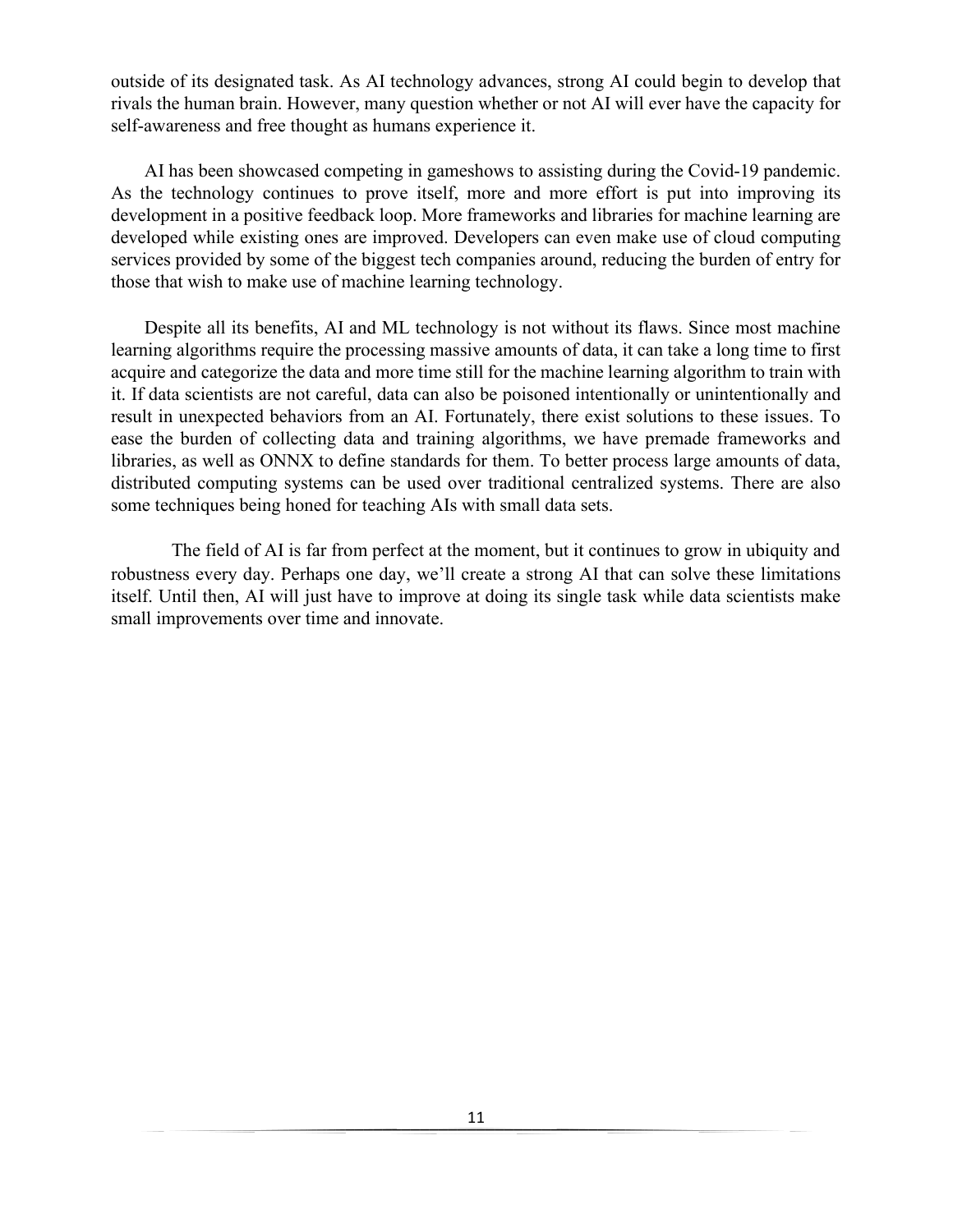# **Extended Resources - Links & Descriptions**

- 1. This article gives examples of image recognition software, then goes on to explain how this software learns can be exploited and poisoned. It talks about how the data can be mutated to allow people access to systems or to control systems. <https://bdtechtalks.com/2020/10/07/machine-learning-data-poisoning/>
- 2. The article describes a scenario in which an image recognition software needs to be able to work accurately with a very small amount of data. It then continues to explain how fewshot learning can work and be implemented. <https://www.borealisai.com/en/blog/tutorial-2-few-shot-learning-and-meta-learning-i/>
- 3. In the video Simon Stumpf explains Microsoft's idea on an application that will allow the visually impaired to find their personal items through AI. She explains that the AI would need to be able to operate accurately on very little data. https://www.youtube.com/watch?v=XewCmUrqIM8&feature=emb\_title&ab\_channel=M [icrosoft](https://www.youtube.com/watch?v=XewCmUrqIM8&feature=emb_title&ab_channel=Microsoft)
- 4. In this Forbes article by Bernard Marr, the coronavirus relief is looked at through the lens of AI and how it assists. It goes over the new technology being developed to help with the current scenario and into the technology that has been assisting. [https://www.forbes.com/sites/bernardmarr/2020/03/13/coronavirus-how](https://www.forbes.com/sites/bernardmarr/2020/03/13/coronavirus-how-artificial-intelligence-data-science-and-technology-is-used-to-fight-the-pandemic/#7ea1df485f5f)[artificialintelligence-data-science-and-technology-is-used-to-fight-the](https://www.forbes.com/sites/bernardmarr/2020/03/13/coronavirus-how-artificial-intelligence-data-science-and-technology-is-used-to-fight-the-pandemic/#7ea1df485f5f)[pandemic/#7ea1df485f5f](https://www.forbes.com/sites/bernardmarr/2020/03/13/coronavirus-how-artificial-intelligence-data-science-and-technology-is-used-to-fight-the-pandemic/#7ea1df485f5f)
- 5. Depew, G. (2020, October 14). Data poisoning.

6. The video has Gary Sims explain the main differences between AI and ML; both in technical terms and how they are misused in advertisements. <https://youtu.be/whlODvf-SVk>

- 7. This blog post by Sushmita Kalashikar describes the benefits of decentralized systems. [https://medium.com/@sushmita.kalashikar/the-radical-transformation-from](https://medium.com/@sushmita.kalashikar/the-radical-transformation-from-centralized-to-distributed-network-systems-93d3a3c008d6)[centralizedto-distributed-network-systems-93d3a3c008d6](https://medium.com/@sushmita.kalashikar/the-radical-transformation-from-centralized-to-distributed-network-systems-93d3a3c008d6)
- 8. This blog post by SM details the features of six different cloud service providers. <https://medium.com/@smuli/6-best-cloud-computing-service-providers-96f0b95cd7bc>
- 9. The about page for the Open Neural Network Exchange (ONNX) <https://onnx.ai/about.html>

10. This blog post by Vimarsh Karbhari explains the Chinese room argument and why it is relevant today. [https://medium.com/acing-ai/what-is-the-chinese-room-argument-in](https://medium.com/acing-ai/what-is-the-chinese-room-argument-in-artificial-intelligence-d914abd02601)[artificialintelligence-d914abd02601](https://medium.com/acing-ai/what-is-the-chinese-room-argument-in-artificial-intelligence-d914abd02601)